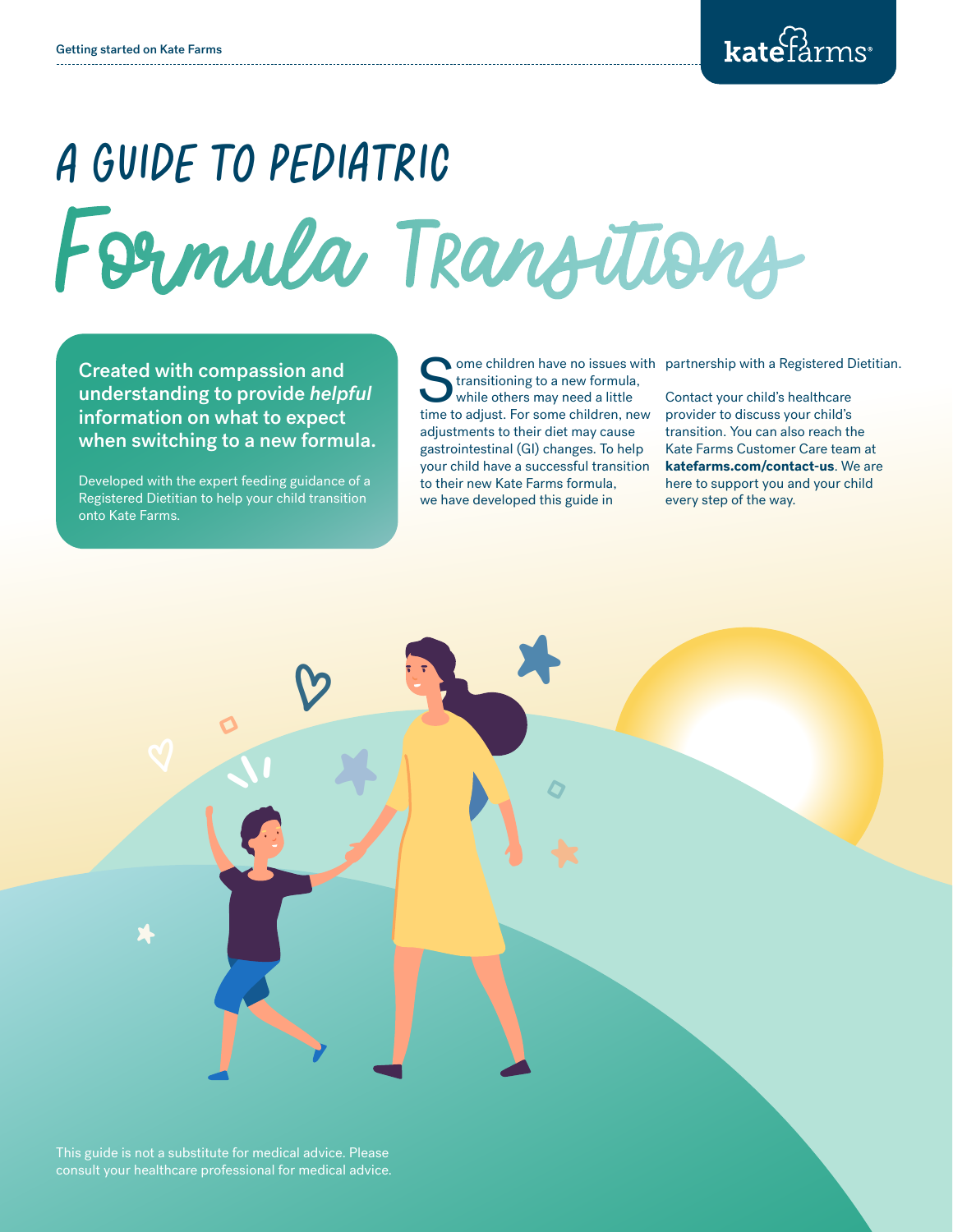## Frequently asked questions

Have questions? You're not alone! It's completely normal to have questions about what to expect when transitioning to a new formula.

## **CC** Great Product!

Our daughter needed some help gaining weight and has some dietary restrictions. We are so thankful for Kate Farms, it's been so great and our daughter loves it!"

—Kristy J. \*\*\*\*\*

#### **► How long does it take to successfully transition to a new formula?**

Every child is different. In general, most children transition successfully within about 3-5 days. For some children, transitioning may take longer or a longer transition may be recommended by your healthcare professional. Following a transition plan can help ease into the change and allow you time to observe your child's tolerance to a new formula.

While GI changes when transitioning are common, any frequent, severe, or prolonged distress (as defined by your child's medical team), should be discussed with a healthcare professional.

 $\rightarrow$  TIP: Keep a log of **any symptom your child experiences during the transition process.**

#### **► What symptoms should I be aware of when my child is transitioning to a new formula?**

Every child adjusts differently. Some children have no noticeable symptoms after switching to a new formula, while others may experience GI changes.

Common symptoms can include:

- bloating
- distention or cramping
- constipation
- abdominal discomfort or tenderness
- vomiting
- diarrhea
- excessive flatulence or burping
- nausea or sleep trouble

It's okay to worry about these symptoms. If symptoms like vomiting or diarrhea present in short, isolated spurts, it does not necessarily indicate intolerance to the formula. Contact your child's healthcare professional for medical advice.



If your child shows common symptoms during a transition, it doesn't mean they are on the wrong formula – they may just need a bit more time to adjust or a slower transition.

Consult your child's healthcare professional for medical advice.

More severe symptoms of formula intolerance or an allergic reaction include:

- trouble breathing or swallowing
- sudden rash or hives
- blood in feces
- severe abdominal pain
- excessive vomiting or bloody vomit (may look like coffee grounds)

If your child experiences any of these severe symptoms, contact your medical team right away.

#### **► What ingredients can cause formula tolerance changes?**

Fiber-containing formulas can cause changes in tolerance during a transition, especially if your child's previous formula lacked fiber. In fact, a sudden increase in fiber in *anyone's* diet can lead to symptoms like a change in stooling patterns or gas.

Fiber is a gut-loving ingredient that promotes better bowel movements and a healthy gut microbiome. Kate Farms formulas contain fiber. To ease the transition, start slow and keep your child hydrated. Talk to your child's medical team about this transition. Symptoms may resolve and tolerance may improve once your child adjusts to a higher amount of fiber.

#### have more QUESTIONS?

We're here for you! Contact the Kate Farms Customer Care team at **katefarms.com/contact-us** with any questions, comments, or concerns.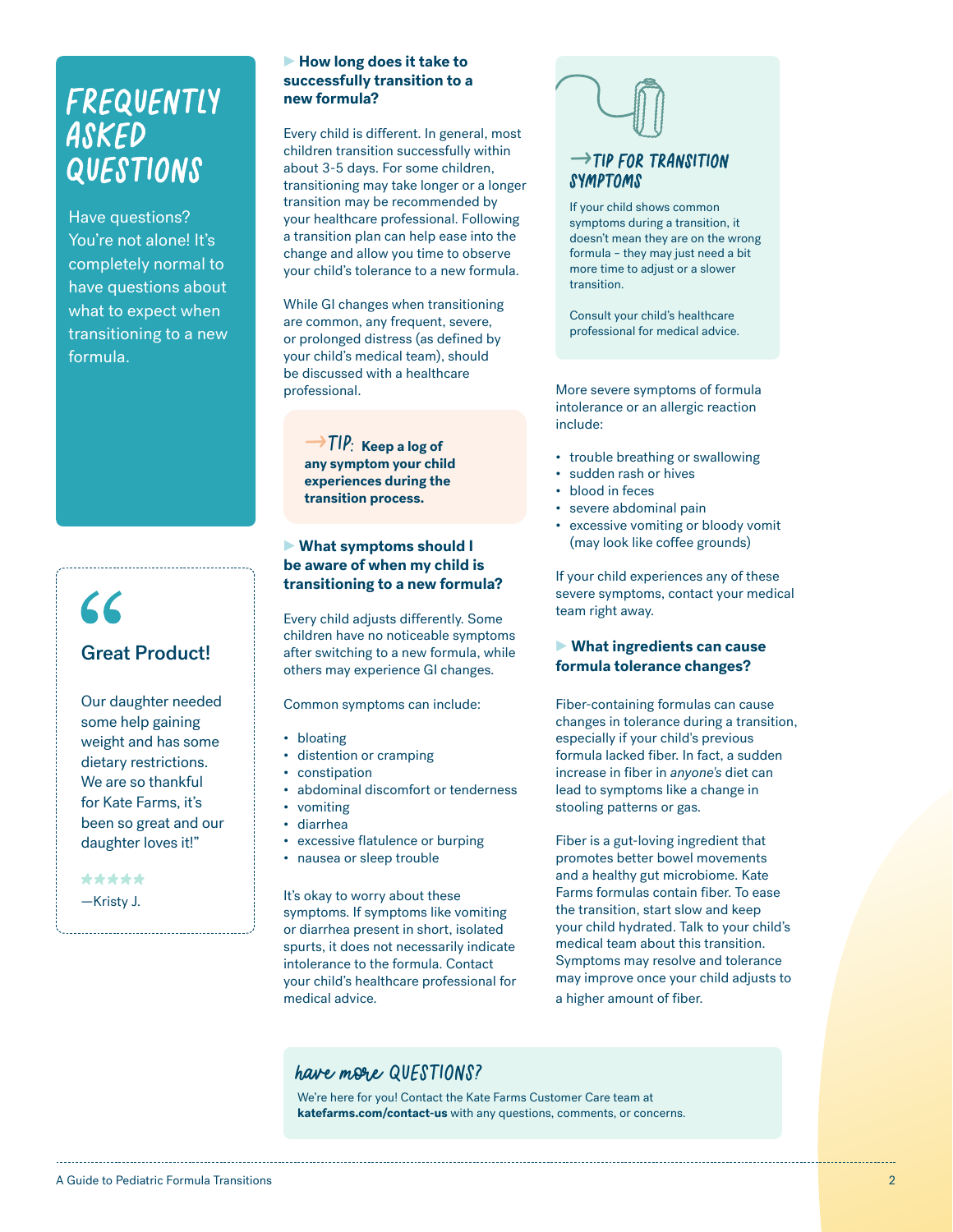## Tips for Transitioning

There are many things you can do to ease discomfort. Before making any changes to your child's feeding regimen, make sure to get approval from your child's healthcare provider.

#### **Bring the formula to room temperature before a feeding**



Cold formula can possibly cause stomach discomfort, bloating and cramping in sensitive children. Room temperature formula tends to help relieve these issues and makes feedings easier for your child.

**Prop up your child's head and upper body to at least 30-degrees or higher**



Don't feed when lying flat. Food and liquid can bubble back up into the esophagus, leading to acid reflux or regurgitation. An upright position during feeds may help prevent discomfort and aspiration by keeping liquid down in the stomach.

#### **Start slow and work up to full feedings after 3-5 days**



Your doctor or dietitian may recommend starting slow or mixing old and new formulas to help your child adjust. Easing into a new formula, rather than giving them the full amount all at once, can help to smooth the transition and allow monitoring of tolerance. Contact your child's healthcare team for medical advice about feeding times and volumes.

## $\mathcal{L}$

#### Delicious!

My son loves the taste and I love that they're good for him!"

—Sherrie T. \*\*\*\*\*

#### **Minimize physical activity before and after feeding**



Make feeding times relaxing and calm. Too much activity around feeding time, especially after, can lead to acid reflux, cramping and bloating. Give the formula time to move down the GI tract.

#### **Confirm placement of feeding tube (if applicable)**



Feeding tubes can become dislodged, especially nasal tubes. If you are concerned that your child's feeding tube is dislodged or not in the correct position, contact your healthcare professional right away.

## 90.6% of pediatric patients gained or maintained weight $1$

Pediatric patients on Kate Farms Pediatric Standard 1.2, Pediatric Peptide 1.5, Standard 1.0, and Peptide 1.5 demonstrated improved tolerance, weight gain, and adherence. **Free of** 

**Easily digested pea protein**

![](_page_2_Figure_24.jpeg)

**common allergens**

**Great taste kids love**

![](_page_2_Picture_27.jpeg)

**No artificial sweeteners, flavors, colors, or preservatives**

![](_page_2_Figure_29.jpeg)

**Contains fiber for gut microbiome support**

![](_page_2_Picture_31.jpeg)

**USDA organic and non-GMO**

1. Cohen, S.A., et al. JPGN. 2020;71(Supp1):S454-456.